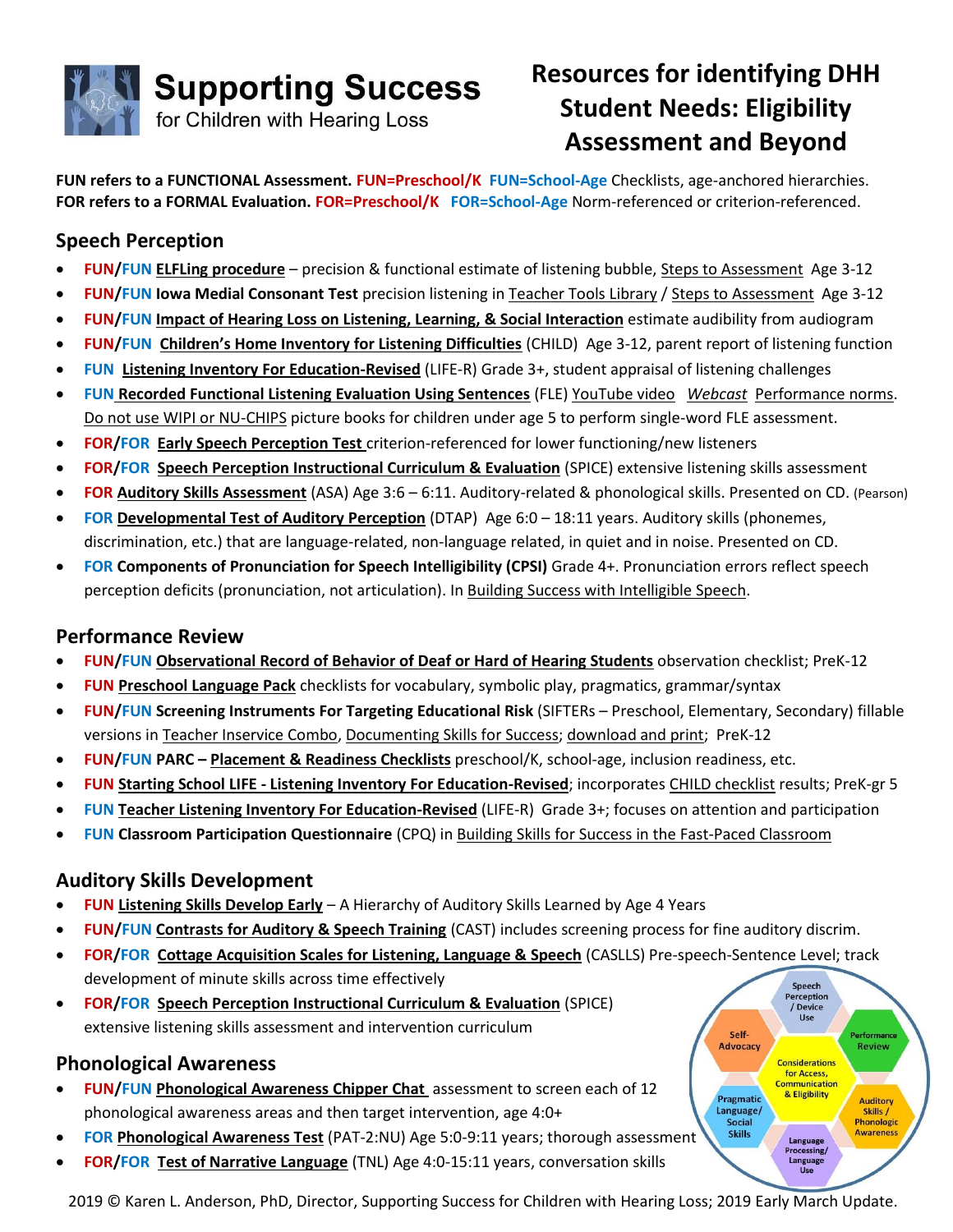**Language Use** (other tests can be used to assess receptive/expressive language ability)

- **FUN [Preschool Language Pack](https://successforkidswithhearingloss.com/product/preschool-language-pack/)** checklists for vocabulary, symbolic play, pragmatics, grammar/syntax (**TAGS)**
- **FOR/FOR [Cottage Acquisition Scales for Listening, Language & Speech](http://edproducts.sunshinecottage.org/store/)** (CASLLS) Pre-speech-Sentence Level
- **FOR/FOR [Comprehensive Assessment of Spoken Language](https://www.pearsonclinical.com/language/products/100001922/comprehensive-assessment-of-spoken-language-second-edition-casl-2.html?origsearchtext=casl2)** (CASL) Age 3:0-21:11; battery of 15 language tests
- **FOR/FOR [Clinical Evaluation of Language Fundamentals](https://www.pearsonclinical.com/language/products/100000705/clinical-evaluation-of-language-fundamentals-fifth-edition-celf-5.html) – 5** (CELF-V); Age 5:0-21:11; battery of 16 language tests
- **FOR/FOR [Test of Auditory Comprehension of Language-4](https://www.proedinc.com/Products/12700/tacl4-test-for-auditory-comprehension-of-languagefourth-edition.aspx)** (TACL-4) Age 3:0-12:11, receptive vocabulary, syntax
- •

#### **Language Processing/Comprehension**

- **FOR/FOR TAPS-4: [Language Processing Skills Assessment](http://successforkidswithhearingloss.com/taps-4/)** Age 5:0-21; memory, phonolog. awarens., comprehension
- **FOR [Listening Comprehension Test](file:///C:/Users/Karen%20L%20Anderson/Dropbox%20(SSCHL)/Shared%20SSCHL%20Files%20-%20Marketing/2017-2018%20Updates/Oct%20-%20Late/•%09http:/successforkidswithhearingloss.com/listening-comprehension-test-2)** 2 Age 6:0-11:11 years; correlates well with actual classroom function
- **FOR [Listening Comprehension Test Adolescent](file:///C:/Users/Karen%20L%20Anderson/Dropbox%20(SSCHL)/Shared%20SSCHL%20Files%20-%20Marketing/2017-2018%20Updates/Oct%20-%20Late/•%09http:/successforkidswithhearingloss.com/listening-comprehension-test-adolescent)** Age 12:0-18:0 years; correlates well with actual classroom function
- **FOR [Assessment of Story Comprehension](https://successforkidswithhearingloss.com/product/assessment-of-story-comprehension-asc/)** (ASC) Age 3:0-5:0 years. Early listening comprehension, quick to perform
- **FOR/FOR [Oral Passage Understanding Scale](http://successforkidswithhearingloss.com/opus/)** (OPUS) Age 5:0-21 years. Listening comprehension, quick to perform
- **FOR/FOR [Test of Narrative Language](http://successforkidswithhearingloss.com/tnl/)** (TNL) Age 4:0-15:11 years, conversation and comprehension skills

#### **Social Communication**

- **FUN [Language Use Inventory](https://languageuseinventory.com/)** (LUI). Strong pragmatic language test, ages 18-47 months
- **FUN** Social Communication Skills **[The Pragmatics Checklist](http://successforkidswithhearingloss.com/pragmatics/)**
- **FUN/FUN [Checklist of Socio-Pragmatic Language Behaviors for Students with Sensory Impairment](http://successforkidswithhearingloss.com/pragmatics/)**
- **FUN/FUN [Observational Record of Behavior of Deaf or Hard of Hearing Students](https://successforkidswithhearingloss.com/wp-content/uploads/2018/10/Observational-Record-of-Behavior.pdf)** observation checklist; PreK-12
- **FUN [Preschool Language Pack](https://successforkidswithhearingloss.com/product/preschool-language-pack/)** checklists for vocabulary, symbolic play, pragmatics, grammar/syntax (**TAGS)**
- **FUN Does this Student Have a Poor Self-Concept?** i[n Teacher Tools Library](http://teachertools.successforkidswithhearingloss.com/) checklist for teachers, elementary
- **FUN Think About It Quiz** in Teacher Tools Library [self-concept checklist for adolescents](http://teachertools.successforkidswithhearingloss.com/)
- **FOR/FOR [Pragmatic Language Skills Inventory](http://successforkidswithhearingloss.com/plsi/)** (PLSI) Age 5:0-12:11, strong 10-15 minute teacher checklist
- **FOR/FOR [Clinical Evaluation of Language Fundamentals](https://www.pearsonclinical.com/language/products/100000705/clinical-evaluation-of-language-fundamentals-fifth-edition-celf-5.html) – 5** (CELF-V); Age 5:0-21:11 includes pragmatics checklist
- **FOR [Social Language Development Test](http://successforkidswithhearingloss.com/social-language-development-test/)** (SLDT) Age 6:0-11:11. Making inferences, negotiating, supporting peers, etc.
- **FOR/FOR [Theory of Mind Inventory](file:///C:/Users/Karen%20L%20Anderson/Dropbox%20(SSCHL)/Shared%20SSCHL%20Files%20-%20Marketing/2017-2018%20Updates/Oct%20-%20Late/•%09http:/successforkidswithhearingloss.com/theory%20of%20mind/)** (TOMI) Age 2+ years: parent checklist, **[Theory of Mind Task Battery](file:///C:/Users/Karen%20L%20Anderson/Dropbox%20(SSCHL)/Shared%20SSCHL%20Files%20-%20Marketing/2017-2018%20Updates/Oct%20-%20Late/•%09http:/successforkidswithhearingloss.com/theory%20of%20mind/)** (TOMTB)
- **FOR [Social-Emotional Assessment/Evaluation Measure](http://successforkidswithhearingloss.com/social-emotional-assessment-evaluation-measure/)** (SEAM) infant, toddler, preschool checklist
- **FOR Components of Pronunciation for Speech Intelligibility (CPSI)** Grade 4+. Pronunciation errors impact participation and self-concept (pronunciation, not articulation). Test i[n Building Success with Intelligible Speech.](https://successforkidswithhearingloss.com/product/building-skills-with-intelligible-speech/)

## **Self-Advocacy, Self-Determination, Independence with Amplification Devices**

- **FUN/FUN [Guide to Self-Advocacy Skill Development hierarchy](file:///C:/Users/Karen%20L%20Anderson/Dropbox%20(SSCHL)/Shared%20SSCHL%20Files%20-%20Marketing/2017-2018%20Updates/Oct%20-%20Late/•%09http:/successforkidswithhearingloss.com/self-advocacy/)**
- **FUN/FUN [Advocacy in Action](http://successforkidswithhearingloss.com/advocacy-action)** Self-Advocacy Skills Tracker
- **FUN/FUN SEAM - [Student Expectations for Advocacy & Monitoring Hearing Technology](https://successforkidswithhearingloss.com/wp-content/uploads/2018/04/SEAM-for-School-Success.pdf)** independence hierarchy
- **FUN/FUN [Children's Peer Relationship Scale](https://successforkidswithhearingloss.com/tests/)** PreK-Gr 5. Inventory communication and self-concept issues.
- **FUN/FUN [Developing Independent Hearing Aid Use & Self-Advocacy Skills](file:///C:/Users/Karen%20L%20Anderson/Dropbox%20(SSCHL)/Shared%20SSCHL%20Files%20-%20Marketing/2017-2018%20Updates/Oct%20-%20Late/•%09http:/successforkidswithhearingloss.com/buildingskills_independence)** Building Skills for Indep in the Mainstrm
- **FUN/FUN [Monkey Talk Self-Advocacy Game](http://successforkidswithhearingloss.com/monkey-talk-game)** use to gather data on known self-advocacy strategies
- **FUN/FUN [Rule the School Self-Advocacy Game](http://successforkidswithhearingloss.com/rtsgame/)** use to gather data on known self-advocacy strategies
- **FUN/FUN Hearing Aid Independence & Self-Advocacy Skill Expectations Checklist** in [Steps to Assessment](https://successforkidswithhearingloss.com/product/steps-to-assessment-2/)
- **FUN/FUN Functional Assessment of Hearing Device Independence Skills** in [Steps to Assessment](https://successforkidswithhearingloss.com/product/steps-to-assessment-2/)
- **FUN [After LIFE](http://successforkidswithhearingloss.com/life-r/)** part of LIFE-R suite of materials specific to systematic self-rating of use of self-advocacy strategies
- **FUN/FUN [What's the Problem? Game](http://successforkidswithhearingloss.com/whats-the-problem/)** use to gather data on known self-advocacy strategies
- **FUN/FUN [Steps to Success: Scope & Sequence Curriculum](file:///C:/Users/Karen%20L%20Anderson/Dropbox%20(SSCHL)/Shared%20SSCHL%20Files%20-%20Marketing/2017-2018%20Updates/Oct%20-%20Late/•%09http:/successforkidswithhearingloss.com/steps-to-success/)** Assessments in each area of expanded core development
- **FUN [COACH](http://successforkidswithhearingloss.com/c-o-a-c-h/)**: Self-Advocacy & Transition Skills for Secondary Students who are DHH; informal data gathering